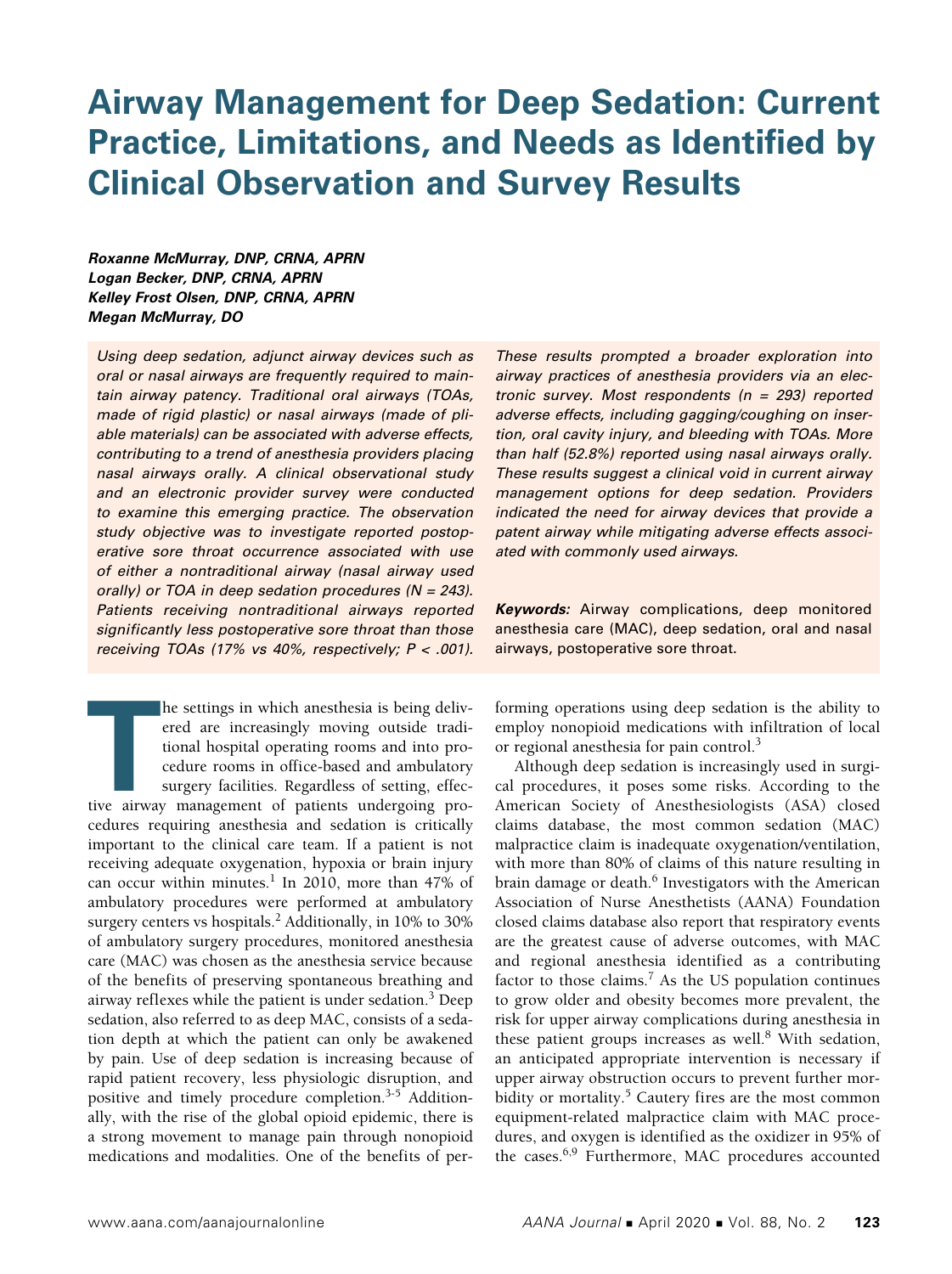for more than two-thirds of total operating room firerelated claims from 1985 to 2013 and were 5 times more frequent from 2000 to 2009 than before 1990.<sup>9</sup> This trend corresponds with the increase in MAC procedures performed year to year and also with the rise of facial plastic surgery procedures.<sup>9</sup>

Given the shift in performing more procedures under deep sedation/deep MAC, the anesthesia tools and practices originally designed for acute settings have not necessarily evolved commensurately. Two types of airway devices routinely used in sedation operations are oral and nasal airways. The core function of these devices is to maintain a patent upper airway and decrease complications of upper airway collapse during the induction of anesthesia, after extubation, and during sedation.<sup>10,11</sup> They alleviate airway obstruction by creating a passageway between the tongue and the posterior pharynx, providing a route through which ventilation can be managed. Oral and nasal airways provide the same clinical function, although their placement and physical characteristics differ. Traditional oral airways (TOAs) are commonly curved, made from rigid plastic, and fill about one-third to one-half of a patient's oral cavity. Nasal airways are smaller in diameter and are made from soft, flexible plastic, thermoplastic elastomer compound, or rubber.<sup>11</sup>

Both oral and nasal airways are associated with adverse effects ranging in severity. Oral airways can stimulate coughing, gagging, bleeding, or swelling; cause damage to teeth, oral mucosa, and the uvula; and can induce postoperative sore throat  $(POST).^{12,13}$  A common complaint affecting patient satisfaction, POST is frequently listed as an undesirable outcome during the postoperative or postprocedure period.<sup>14-16</sup> Also, TOAs can inadvertently displace the tongue into the back of the mouth, causing airway obstruction.<sup>12,13</sup> Furthermore, oral airways may require additional patient positioning using the chin/jaw lift maneuver. Nasal airway placement can increase cardiovascular responses, cause nasal pressure sores, and provoke epistaxis.17 Nasal airways can be difficult to place in patients with nasal structural abnormalities or defects and should not be used in patients with severe coagulopathy or suspected basal skull or nasal fractures.<sup>13,17,18</sup>

As a result of the adverse effects associated with traditional oral airway devices, the authors have identified an emerging trend in clinical practice to place nasal airways orally, particularly for deep sedation cases. Early experiences and feedback from anesthesia providers indicate that nasal airways inserted through the mouth are easier to position than TOAs and decrease the need for patient positioning using the chin/jaw lift maneuver. Additionally, nasal airways used orally may reduce patient discomfort, specifically with regard to POST. Although there are perceived benefits to using nasal airways orally, they are not designed to be placed orally and can pose safety risks to the patient, including the risk of occlusion if the airway becomes depressed (eg, the patient bites the airway), the risk of device breakage due to patient biting, and the risk of dislodgement into the oropharynx and further migration into the larynx or esophagus. Use of the nasal airway orally or a manner inconsistent with the intended purpose may also pose liability issues for the anesthesia provider and facility. To date, the use of nasal airways orally has not been recorded in the literature, which could be due to liability concerns related to use other than that for which it has been officially approved.<sup>19</sup>

The aim of the investigation consisted of 2 objectives: (1) to compare whether different airway approaches, a TOA or a nasal airway being used orally, affected the incidence of POST in an outpatient surgery patient population; and (2) to better understand anesthesia providers' current airway practices, the utility of current airway devices, and corresponding patient outcomes associated with certain types of airways. Although POST has been studied extensively in general anesthesia procedures, little to no information exists on POST incidence rates after deep sedation. Although the primary objective of the clinical observation study was to examine differences in POST incidence rates between airways (oral airways and nasal airways used orally), the study also provides a baseline incidence rate for this classification of sedative procedures. Based on the results of the clinical observation study, a national electronic survey of a large, diverse population of anesthesia providers further examined current airway practices and outcomes associated with distinct airways. The intent of the survey was to identify potential needs in airway management relative to current practice.

## **Methods**

• *Clinical Observational Study.* A study was conducted to examine POST in patients receiving deep sedation using a traditional or nontraditional oral airway.

• *Study Design and Inclusion/Exclusion Criteria.* The prospective observational study was performed at an 8-operating room outpatient surgery center affiliated with a Level I pediatric and trauma center. Full approval was obtained from the institutional review boards (IRBs) at the study sites. Patients were recruited by participating Certified Registered Nurse Anesthetists (CRNAs) as encountered according to the surgery schedule. Inclusion criteria included age 18 years or older, English speaking, undergoing a surgical procedure in the supine or lithotomy position, receiving deep sedation, and requiring an oral airway placed to provide a patent airway. Exclusion criteria included American Society of Anesthesiologist (ASA) physical status classification greater than 4, surgery that involved the head or neck, and/or uncontrolled gastroesophageal reflux disease (GERD).

• *Patient Sample Size, Enrollment, and Data Collection.*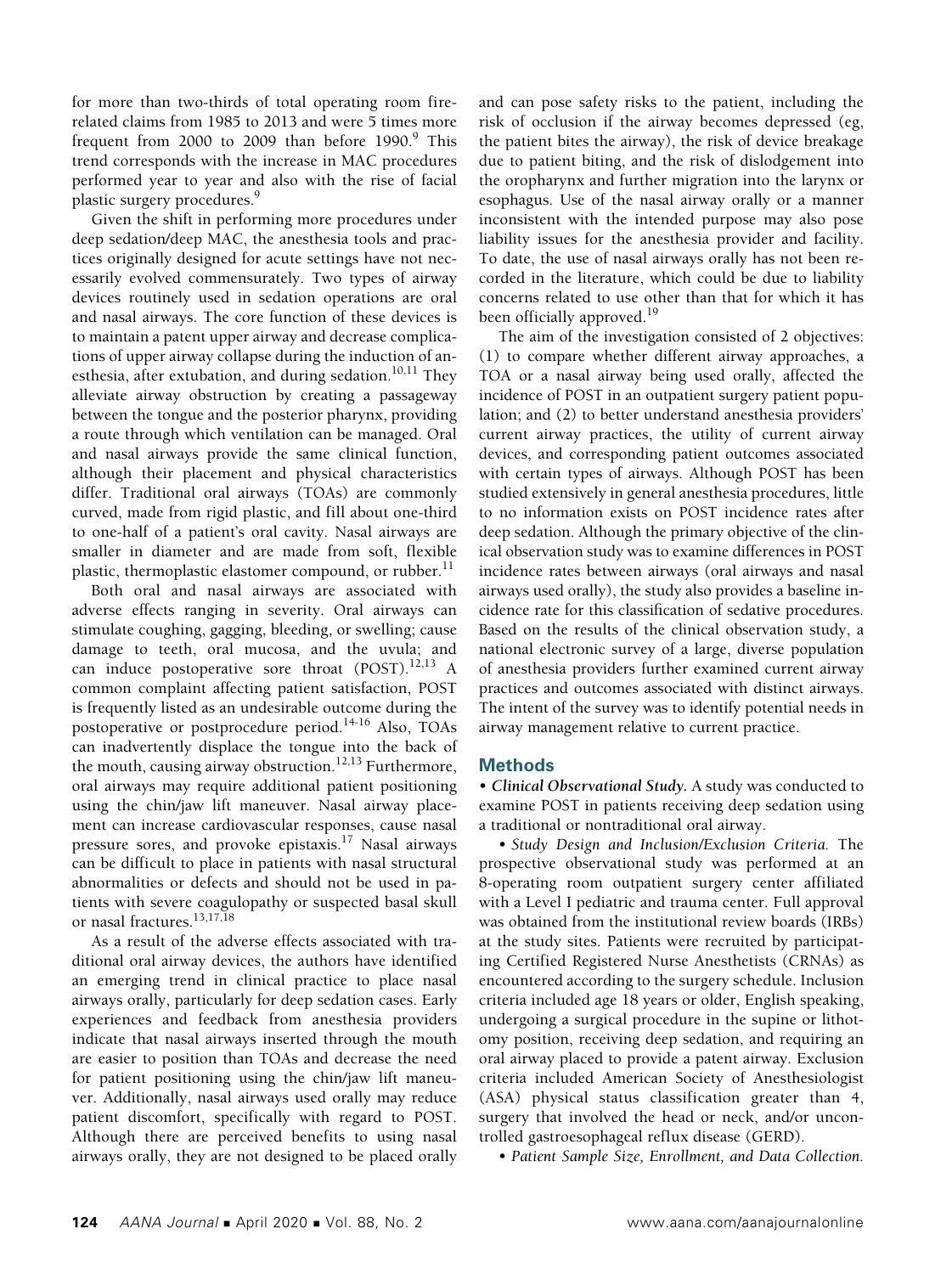| <b>Patient characteristics</b><br>and study factors | <b>No POST</b><br>$(n = 183)$ | <b>POST</b><br>$(n = 60)$ | <b>Total</b><br>$(N = 243)$ | P value $a$ |
|-----------------------------------------------------|-------------------------------|---------------------------|-----------------------------|-------------|
| Mean age (SD), y                                    | 50.4 (14.4)                   | 45.4 (14.2)               | $49.2 \pm 14.5$             | .41         |
| Gender, F/M, No.                                    | 138/45                        | 43/17                     | 181/62                      | .34         |
| ASA classification, I/II/III, No.                   | 53/122/8                      | 14/41/5                   | 67/163/13                   | .35         |
| Mean BMI (SD), kg/m <sup>2</sup>                    | 27.8(5.8)                     | 28.2(5.8)                 | 27.9(5.8)                   | .27         |
| History of GERD, Yes/No, No.                        | 19/164                        | 11/49                     | 30/213                      | .08         |
| Glycopyrrolate use, Yes/No, No.                     | 86/97                         | 41/19                     | 127/116                     | .004        |
| Airway, TOA/Nontraditional, No.                     | 48/135                        | 33/27                     | 81/162                      | < .001      |

**Table 1.** Significance of POST Occurrence Versus Patient Characteristics and Airway Device

Abbreviations: BMI, body mass index; GERD, gastroesophageal reflux disease; POST, postoperative sore throat; TOA, traditional oral airway. <sup>a</sup>Analyzed with  $\chi^2$  test.

Enrollment of 243 patients was targeted for study completion based on a sample size calculation for the incidence of POST using an estimated population proportion calculation with a 5% margin of error, a confidence level of 90%, an expected sample proportion of 33%, and a 2% increase to allow for potential subject attrition due to incomplete form completion.<sup>20</sup> Over 5 months, 12 CRNAs collected data from 243 patients who met the inclusion/exclusion criteria. Informed consent was obtained from all participating subjects. Anesthesia providers administered care according to their standard practices. At his or her discretion, the CRNA could choose to place either a currently available TOA or a nasal airway used orally (nontraditional oral airway). Intraoperatively, the CRNA recorded demographic data (age, gender, ASA physical status, body mass index [BMI], controlled GERD), glycopyrrolate use, and airway use on a study form. Because glycopyrrolate is an antisialagogue, patients who receive glycopyrrolate may have increased dryness of the mucosa in the upper airway, thus resulting in a greater occurrence of POST. Occurrence of POST was captured after the awake patient was transferred to the recovery unit; the patient was asked "Do you have throat discomfort?" and the response was recorded on the study form. Postoperative sore throat was considered present if the patient verbally acknowledged discomfort, irritation, pain, hoarseness, difficulty swallowing, and/or scratchy or dry mouth/throat. The incidence of POST was categorized using a binary scale and recorded as present or absent.

• *Statistical Analysis.* Analyses of patient-reported POST occurrence data were performed using a  $\chi^2$  test, descriptive analysis, and linear regression using IBM SPSS Statistics for Windows, Version 21.0 (IBM Corp). Data were analyzed to determine the incidence of POST, the relationship to the type of airway used, and whether other descriptive variables collected affected POST occurrence. The following descriptive variables were considered: age, gender, ASA physical status, BMI, history of controlled GERD, and glycopyrrolate use. Categorical variables were selected based on risk factors associated with POST.

• *Clinician Airway Use Survey:* A survey was conducted of clinicians to evaluate current airway practices, associated outcomes, limitations, and needs.

• *Survey Design and Statistical Analysis.* An electronically distributed national survey was developed to capture information and outcomes regarding oral and nasal airways from anesthesia providers. This survey was disseminated via a closed-group Facebook site with more than 18,000 CRNAs and student registered nurse anesthetist (SRNA) members. The survey consisted of 19 questions, including demographic queries, oral and nasal airway use and outcome events, patient positioning with airway use, and assessment and experience of using a nasal airway in the oral cavity. Respondents completing the electronic survey were automatically entered into a drawing for a gift card as a way to incentivize responses.

For the survey, IRB approval was requested from the University of Minnesota, and the project was granted exemption from IRB review based on survey content. No funding was necessary for the implementation of the project. Descriptive and inferential statistics, including confidence intervals, were used to analyze the survey data.

## **Results**

• *Clinical Observational Study.* Demographic characteristics and outcomes of the 243 patients are presented in Table 1. Of 243 patients, 81 subjects received a TOA, and 162 were treated with a nontraditional airway (nasal airway used orally). No significant differences in demographic variables (mean age, gender, ASA physical status, mean BMI, and GERD history) vs POST occurrence were observed (*P* > .05). Out of 243 patients, 60 (25%) suffered from POST. A statistically significant difference  $(\chi^2)$ test) in POST incidence was found depending on the type of airway used (*P* < .001); 40% of patients who received a TOA reported POST, compared with 17% of patients who received the nontraditional airway.

This study also revealed a positive correlation ( $\chi^2$  test) between POST and glycopyrrolate use (*P* = .004); 32% of patients who received glycopyrrolate experienced POST,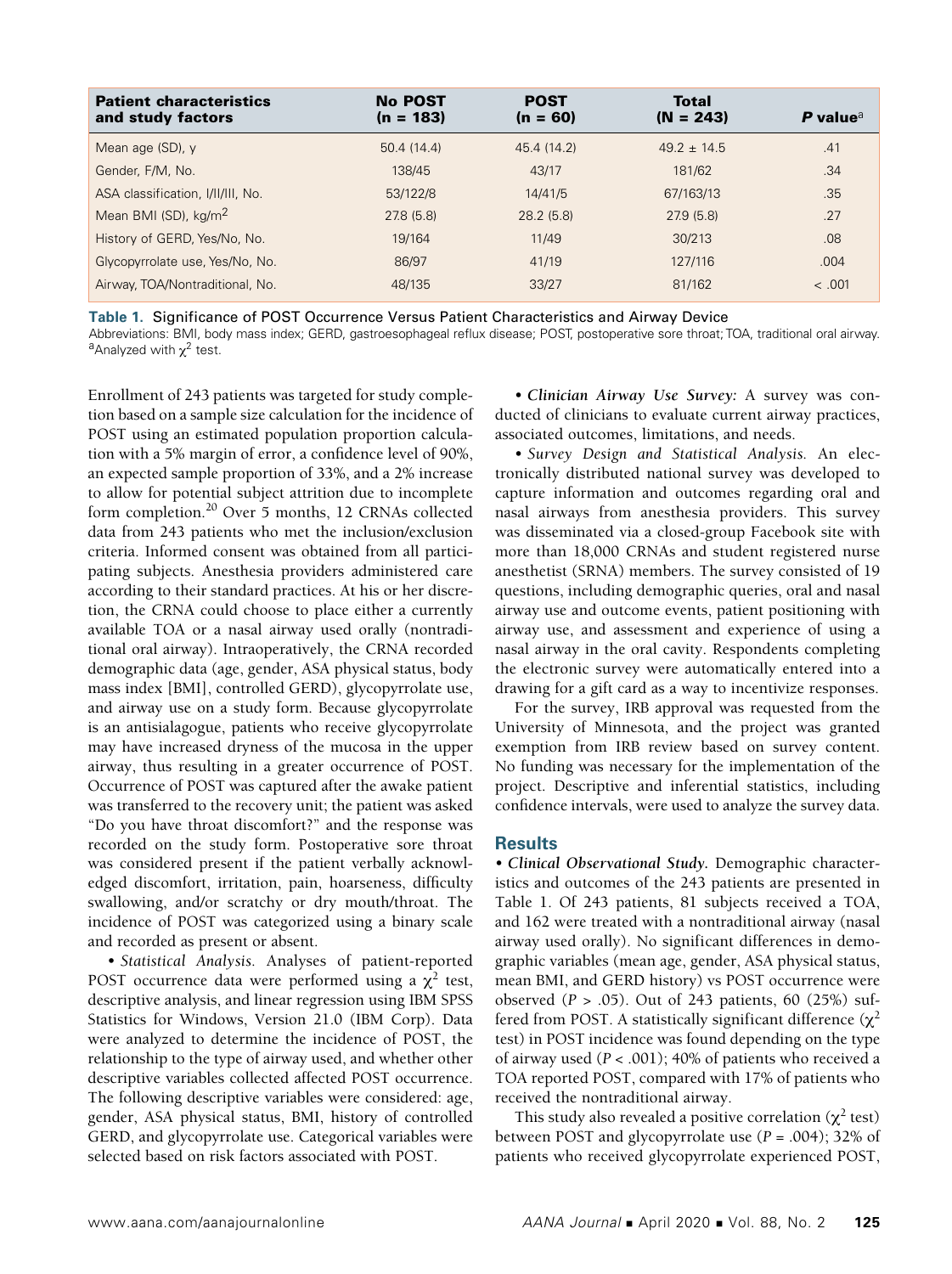compared with 16% of patients who did not receive the medication. However, there was no statistical correlation between glycopyrrolate use and type of airway employed  $(P = 0.36, \chi^2 \text{ test})$ . Glycopyrrolate use was recorded in 48% of subjects receiving a TOA and 54% of subjects receiving a nontraditional airway device.

• *Clinician Airway Use Survey.* Two hundred ninetythree respondents completed the electronic survey on airway use. Respondents consisted of CRNAs (58.7%), retired CRNAs (1%), and SRNAs (40.3%). Adverse effects and stimulation resulting in negative patient outcomes were reported by respondents for both traditional oral and nasal airways (Table 2). Ninety-eight percent of respondents indicated that they used the chin/jaw lift maneuver in place of an airway because of the patient's condition or the clinical scenario, and 88.9% reported using the maneuver with TOAs. Nasal airways used via oral insertion were reported by 52.8% of respondents. The top 3 reasons provided by the respondents were to improve airway patency, to reduce chin lift, and did not want to risk a nosebleed with nasal airway placement; the full list of reasons is summarized in Table 3. The largest proportion of the respondents who reported using nasal airways orally indicated they used them sometimes (72.4%), followed by rarely or once (13.5%), half the time (8.3%), most of the time (3.8%), and always (1.9%). Respondents were asked how long they had been using nasal airways orally. Most respondents reported using this practice for less than 1 year (58.5%), followed by 1 to 5 years (26.8%), 5 to 10 years (9.3%), greater than 15 years (3.3%), and 10 to 15 years (2.2%). Additionally, 36% of respondents reported experiencing adverse effects with oral use of a nasal airway, including coughing/ gagging on insertion (75.9%), air passage occlusion/ patient biting the airway (24.1%), and patient biting and severing the airway (1.9%).

Respondents who have not used a nasal airway orally and chose to provide a reason (39% of total respondents;  $n = 114$ ) noted the following motives for their decision: current airway devices are sufficient (35.7%), unaware of oral use (34.5%), oral use is not listed as an approved indication for use (11.3%), have heard of adverse outcomes from the oral use (8.9%), and other (9.5%). Respondents were permitted to select more than 1 reason. Finally, 98.2% of respondents selected that they would be interested in trying a novel airway device that was similar in structure to a nasal airway but was designed for use in the mouth.

## **Discussion**

• *Clinical Observational Study.* Given the rise of ambulatory surgery cases, including deep sedation procedures, as well as the observed emerging trend in clinical practice to place nasal airways orally to alleviate redundant pharyngeal tissue obstructing the upper airway and reduce as-

| <b>Adverse outcome</b>                                          | <b>Number (%)</b> <sup>a</sup> |  |
|-----------------------------------------------------------------|--------------------------------|--|
| Oral airway                                                     |                                |  |
| Coughing or gagging on insertion                                | 180 (61.4)                     |  |
| Damage to lips                                                  | 173 (59.0)                     |  |
| Damage to oral mucosa                                           | 106 (36.2)                     |  |
| Damage to teeth                                                 | 21(7.2)                        |  |
| Cardiac stimulation (hypertension,<br>arrhythmias, tachycardia) | 33 (11.3)                      |  |
| Emesis                                                          | 15(5.1)                        |  |
| Other                                                           | 8(2.7)                         |  |
| <b>Nasal airway</b>                                             |                                |  |
| Bleeding                                                        |                                |  |
| Scant to slight                                                 | 203 (69.3)                     |  |
| Moderate                                                        | 101 (34.5)                     |  |
| Heavy                                                           | 36 (12.3)                      |  |
| Cardiac stimulation (hypertension,<br>arrhythmias, tachycardia) | 31(10.6)                       |  |
| Dislodgement of nasal airway<br>further into patient            | 3(1.0)                         |  |
| Refractory bleeding requiring<br>surgical intervention          | 1(0.3)                         |  |
| Nasal airway entrance into cranial vault                        | 0(0)                           |  |
| Other                                                           | 7(2.4)                         |  |

**Table 2.** Adverse Outcomes Associated with Oral and Nasal Airway Use (N = 293)

aRespondents were allowed to select more than 1 adverse outcome associated with oral or nasal airway use.

sociated adverse effects, the current clinical observational investigation was performed. $2-4$  The investigation, which evaluated patients receiving deep sedation in outpatient procedures, showed that 25% of the participants experienced POST. The type of airway used was a statistically significant variable affecting POST occurrence, with 40% of patients who received TOAs experiencing POST and 17% of patients who received nasal airways used orally experiencing POST. Higher POST rates with TOAs may be due to the physical structure of these devices, which may have caused irritation and injury to the oral mucosa, palate, and or/tongue. Glycopyrrolate use was also found to be a significant factor affecting POST, but there was no significant correlation found between glycopyrrolate use and the type of airway device used.

Although a controlled clinical study would have been preferred to examine differences in POST incidence rates between studied airway devices, thus reducing potential confounding factors, the authors were not able to undertake this level of investigation because of the use of a nasal airway in a manner inconsistent with its intended purpose. Limitations with the observational study included anesthesia providers being allowed to use their airway device of choice/standard of care. Consequently,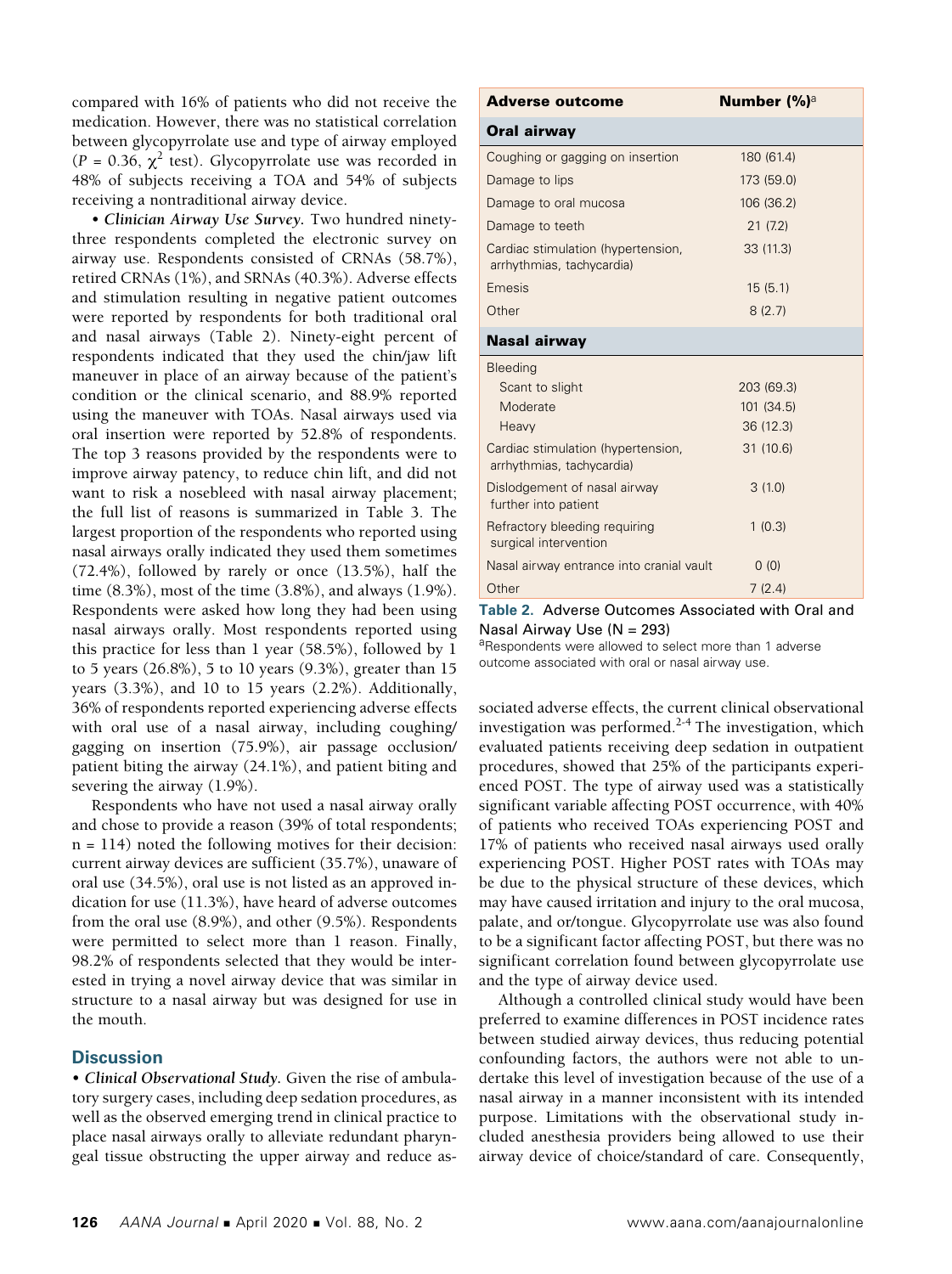| Reasons for using nasal airway in oral cavity                                                                               | Online survey responses (n = 159), No. $(\%)^{\circ}$ |
|-----------------------------------------------------------------------------------------------------------------------------|-------------------------------------------------------|
| Improve airway patency during sedation/MAC                                                                                  | 135 (84.9)                                            |
| To reduce chin lift during sedation/MAC                                                                                     | 78 (49.1)                                             |
| Did not want to risk a nose bleed with nasal airway placement                                                               | 77 (48.4)                                             |
| The patient was not sedated enough to place a standard oral airway                                                          | 76 (47.8)                                             |
| To reduce jaw thrust during sedation/MAC                                                                                    | 66 (41.5)                                             |
| Other: less stimulating, less risk of damage to oral cavity, easier<br>to place, frees up provider from patient positioning | 15(9.4)                                               |

**Table 3.** Reasons for Using a Nasal Airway Orally

Abbreviation: MAC, monitored anesthesia care.

aRespondents were allowed to select more than 1 reason for using a nasal airway orally.

twice as many subjects were enrolled in the nontraditional airway group vs the TOA group. As a result, POST outcomes could have been affected by the provider's skill, selected TOA, size of the nasal airway used, whether lubrication was applied, environmental factors, and medication influences such as varying amounts of narcotics used. Additional limitations include the range of procedure times and lack of standardization of oxygen flow, which may influence the incidence of sore throat by drying out the mucosal membranes. Finally, a sore throat measurement was not performed preoperatively; to adequately measure the incidence of POST, a baseline measurement should be performed to rule out confounding factors such as a cold or other respiratory tract illness.

• *Clinician Airway Use Survey.* The electronic survey provided high-level insight into outcomes experienced by anesthesia providers with oral and nasal airways. Most providers reported witnessing adverse outcomes with using an oral airway device, including coughing/gagging on insertion (61%) and injury to some part of the oral cavity (7.2%-59%), as shown in Table 2. Respondents also indicated adverse outcomes with nasal airways used nasally, including some level of bleeding (35%-69%) and cardiac stimulation (11%; Table 2). More than half of respondents (52.8%) indicated they had used a nasal airway orally. The largest segment of this group (58.5%) reported that they had experience using nasal airways orally over a span of less than 1 year, which may correspond with the quantity of SRNAs (40.3%) who completed the survey. Finally, almost all respondents (98.2%) expressed interest in airway device alternatives designed to reduce adverse effects experienced with TOAs.

There were limitations with the survey employed in the investigation. Surveys were completed by providers at their will, and therefore they may not provide an accurate assessment of the overall population of anesthesia providers' opinions and experiences with oral and nasal airways. Additionally, some of the surveys were filled out incompletely or in a contradictory manner. For example, some respondents answered that they had used the nasal airway orally but later responded to a question asking why they had not used the nasal airway orally. These inconsistencies were adjusted or deleted, potentially affecting the results.

• *Need for Improved Oral Airway Options for Deep Sedation Procedures.* With the increasing number of operations being performed out of the operating room at outpatient and ambulatory facilities, and with the most common malpractice claim with sedation being respiratory events resulting from inadequate oxygenation/ventilation, it is critically important to have an airway device that provides a patent airway.3,6 Additionally, comorbidities that can exacerbate airway obstruction such as increasing age, sleep apnea, and obesity are rising in the US population, furthering the need for airway devices and techniques that can maintain airway patency in variable settings.<sup>9,21</sup> Given these considerations, it is imperative that any new airway device is easy to place and use and that it results in limited adverse effects so that providers will be willing to employ the device during practice.

The second most common malpractice claim associated with sedation procedures is caused by equipment failures/malfunctions resulting in fires.<sup>6</sup> Currently, traditional oral and nasal airway devices are not actively involved in the breathing circuit when supplemental oxygen is supplied to a patient undergoing sedation for a procedure. However, given the incidence rates of fires resulting from these procedures, it may be beneficial to supply oxygen through the airway device rather than through a nasal cannula or face mask, thereby maintaining an adequate oxygen saturation level while reducing combustible gas in the operating field. The current guidelines for reducing fires with the use of sedation in the operating room advise maintaining fraction of inspired oxygen (F<sub>IO2</sub>) below 30% or removing the supply of oxygen for at least 1 minute before using a source of ignition such as cautery, lasers, or other items that generate heat. $^{22}$  This requires active vigilance and communication by the clinical team and is at times overlooked, resulting in dangerous and potentially life-threatening outcomes for the patient.<sup>23,24</sup>

The results of the clinical observational study and anesthesia provider survey evaluated in this investiga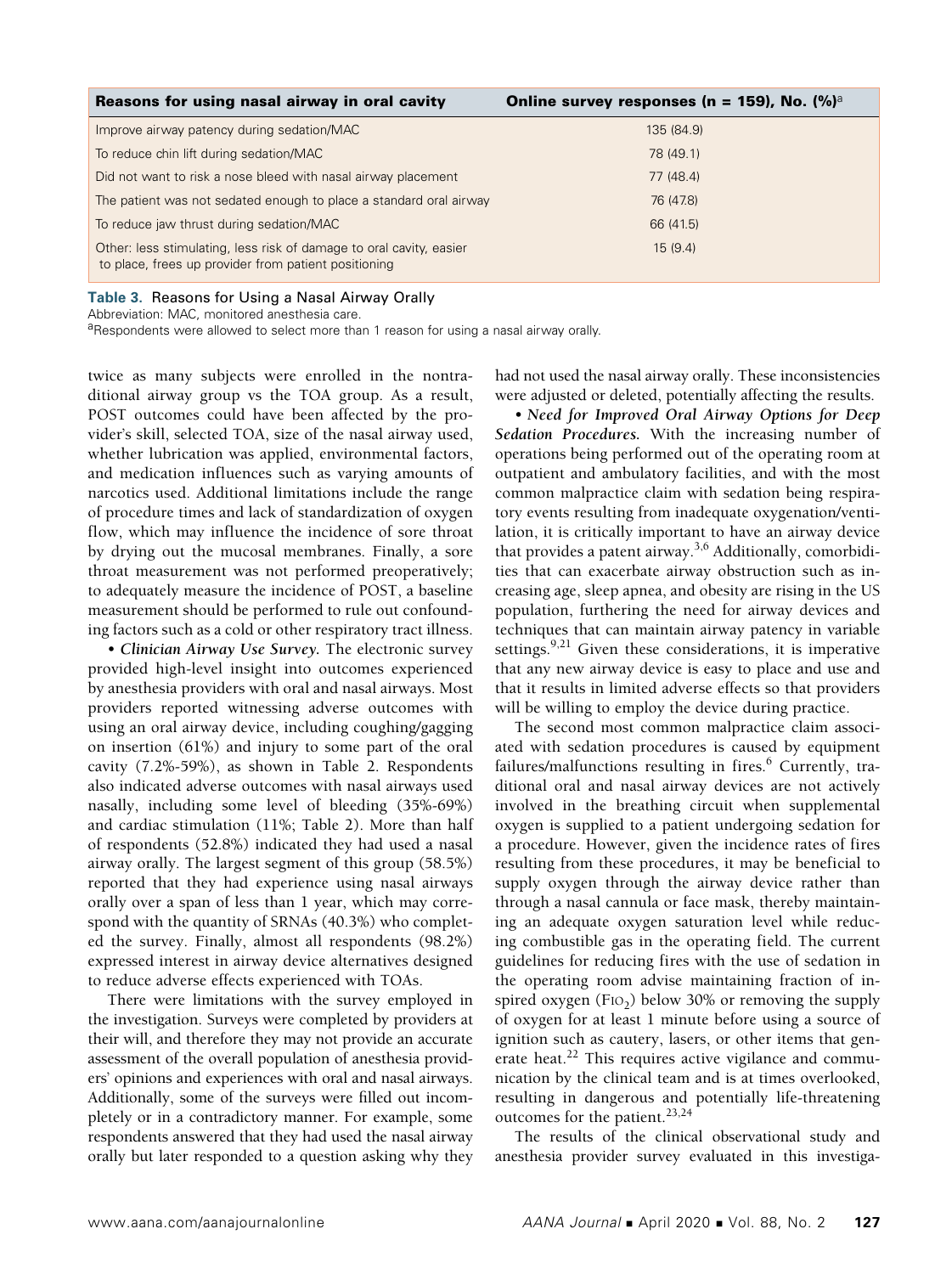tion demonstrate a need for airway devices that provide a patent airway by creating an airway passage by displacing the redundant pharyngeal soft tissue while mitigating adverse patient effects. In response to these investigations, the following airway attributes were identified that may be useful in addressing current airway needs in deep sedation:

• Softer material and smaller diameter compared with traditional oral airways, for easier placement and less patient stimulation

• Ability for the distal end of the airway to sit lower in the pharynx than currently available oral airways, potentially reducing the need to use the chin/jaw lift maneuver and the commonly associated jaw pain that patients experience

• Integrated bite blocks designed to prohibit the patient from biting down and compressing or severing the airway if softer tubing is used

• Flanges that decrease the risk of the airway becoming dislodged

• Ability for the airway to connect directly to the anesthesia circuit or manual resuscitator, helping increase oxygen delivery to the patient and potentially improving operating room safety while following safety guidelines by removing oxygen from the surgical field

# **Conclusion**

The current investigation was undertaken in response to an identified emerging trend of anesthesia providers placing nasal airways orally to alleviate airway obstruction by displacing the redundant pharyngeal soft tissue and to reduce adverse effects with TOAs. Patients undergoing sedation experienced significantly less POST (*P* < .001) with a nontraditional airway (nasal airway used orally, 17%) than with a TOA (40%). Most surveyed anesthesia providers observed some type of adverse effect with traditional oral and nasal airways, which led to a noteworthy subgroup of respondents (52.8%) reporting the use of nasal airways orally. The study outcomes suggest a clinical void in current airway management options for deep sedation, and providers indicated the need for improved airway devices that provide a patent airway while mitigating adverse effects.

#### **REFERENCES**

- 1. McCunn M, Grissom TE, Dutton RP. Anesthesia for trauma. In: Miller RD, Eriksson LI, Fleisher LA, Wiener-Kronish JP, Cohen NH, Young WL, eds. *Miller's Anesthesia.* 8th ed. Philadelphia, PA: Elsevier Saunders; 2015:2423-2459.
- 2. Hall MJ, Schwartzman A, Zhang J, Liu X. Ambulatory surgery data from hospitals and ambulatory surgery centers: United States, 2010. *Natl Health Stat Report.* 2017 Feb;(102):1-15. https://www.cdc.gov/ nchs/data/nhsr/nhsr102.pdf. Accessed January 25, 2020.
- 3. Das S, Ghosh S. Monitored anesthesia care: an overview. *J Anaesthesiol Clin Pharmacol.* 2015;31(1):27-29. doi:10.4103/0970-9185.150525
- 4. Sobrey R, Tracy A. Nonoperating room anesthesia. In: Miller RD, Eriksson LI, Fleisher LA, Wiener-Kronish JP, Cohen NH, Young WL, eds. *Miller's Anesthesia.* 8th ed. Philadelphia, PA: Elsevier Saunders; 2015:1580-1603.
- 5. Tobias JD, Leder M. Procedural sedation: a review of sedative agents, monitoring, and management of complications. *Saudi J Anaesth.*  2011;5(4):395-410. doi:10.4103/1658-354X.87270
- 6. Bhananker SM, Posner KL, Cheney FW, Caplan RA, Lee LA, Domino KB. Injury and liability associated with monitored anesthesia care: a closed claims analysis. *Anesthesiology.* 2006;104(2):228-234. doi:10.1097/00000542-200602000-00005
- 7. Larson SL, Matthews RW, Jordan L, Hirsch MT. Improving patient outcomes claims analysis: salient characteristics and patterns associated with respiratory events. *AANA J.* 2018;86(3):201-208.
- 8. Krogh M. Obesity and anesthesia practice. In: Nagelhout J, Elisha S, eds. *Nurse Anesthesia.* 6th ed. St Louis, MO: Elsevier Inc; 2018:998-1014.
- 9. Mora JC, Kaye AD, Romankowski ML, Delahoussaye PJ, Urman RD, Przkora R. Trends in anesthesia-related liability and lessons learned. *Adv Anesth.* 2018;36(1):231-249. doi:10.1016/j.aan.2018.07.009
- 10. Hillman DR, Platt PR, Eastwood PR. The upper airway during anaesthesia. *Br J Anaesth.* 2003;91(1):31-39. doi:10.1093/bja/aeg126
- 11. Finucane BT, Tsui BC, Santora AH. Basic equipment for airway management. In: *Principles of Airway Management.* 4th ed. New York, NY: Springer Science+Business Media LLC; 2011:chap 4.
- 12. Castro D, Freeman LA. Oropharyngeal airway, In: StatPearls [Internet]. Treasure Island, FL: StatPearls Publishing; 2018. Updated January 19, 2020. https://www.ncbi.nlm.nih.gov/books/NBK470198/. Originally accessed January 14, 2019. URL re-accessed January 25, 2020.
- 13. Hagberg C, Georgi Rainer, Krier C. Complications of managing the airway. *Best Pract Res Clin Anaesthesiol.* 2005;19(4):641-659. doi:10.1016/j.bpa.2005.08.002
- 14. Agarwal A, Nath SS, Goswami D, Gupta D, Dhiraaj S, Singh PK. An evaluation of the efficacy of aspirin and benzydamine hydrochloride gargle for attenuating postoperative sore throat: prospective, randomized, single-blind study. *Anesth Analg.* 2006;103(4):1001-1003. doi:10.1213/01.ane.0000231637.28427.00
- 15. Jenkins K, Grady D, Wong J, Correa R, Armanious S, Chung F. Postoperative recovery: day surgery patients' preferences. *Br J Anaesth.*  2001;86(2):272-274. doi:10.1093/bja/86.2.272
- 16. Macario A, Weinger M, Carney S, Kim A. Which clinical anesthesia outcomes are important to avoid? The perspective of patients. *Anesth Analg.* 1999;89(3):652-658. doi:10.1097/00000539-199909000-00022
- 17. Atanelov Z, Rebstock SE. Airway, nasopharyngeal. In: StatPearls [Internet]. Treasure Island, FL: StatPearls Publishing; 2018. Updated December 16, 2019. https://www.ncbi.nlm.nih.gov/books/ NBK513220/. Originally accessed January 14, 2019. URL updated January 25, 2020.
- 18. Tong JL, Smith JE. Cardiovascular changes following insertion of oropharyngeal and nasopharyngeal airways. *Br J Anaesth.* 2004;93(3):339- 342. doi:10.1093/bja/aeh207
- 19. Solomon RP. ECRI expert reviews reuse of 'single-use medical devices'. *J Clin Monit Comput.* 1998;14(3):203-205. doi:10.1023/a: 1017110915259
- 20. Ebneshahidi A, Mohseni M. Strepsils tablets reduce sore throat and hoarseness after tracheal intubation. *Anesth Analg.* 2010;111(4):892-894.
- 21. Reber A. Airway management in sedated patients [German]. *Anaesthesist.* 2011;60(3):259-264. doi:10.1007/s00101-011-1866-3
- 22. US Food and Drug Administration (FDA). Recommendations to reduce surgical fires and related patient injury: FDA Safety Communication. May 29, 2018. https://www.fda.gov/MedicalDevices/Safety/ AlertsandNotices/ucm608637.htm. Accessed March 19, 2019.
- 23. Remz M, Luria I, Gravenstein M, et al. Prevention of airway fires: do not overlook the expired oxygen concentration. *Anesth Analg.*  2013;117(5):1172-1176. doi:10.1213/ANE.0b013e318298a692
- 24. Akhtar N, Ansar F, Baig MS, Abbas A. Airway fires during surgery: management and prevention [case report]. *J Anaesthesiol Clin Pharmacol.* 2016;32(1):109-111. doi:10.4103/0970-9185.175710

#### **AUTHORS**

Roxanne McMurray, DNP, CRNA, APRN, is an assistant program director, Nurse Anesthesia specialty, and a clinical assistant professor at the University of Minnesota School of Nursing in Minneapolis, Minnesota, and is